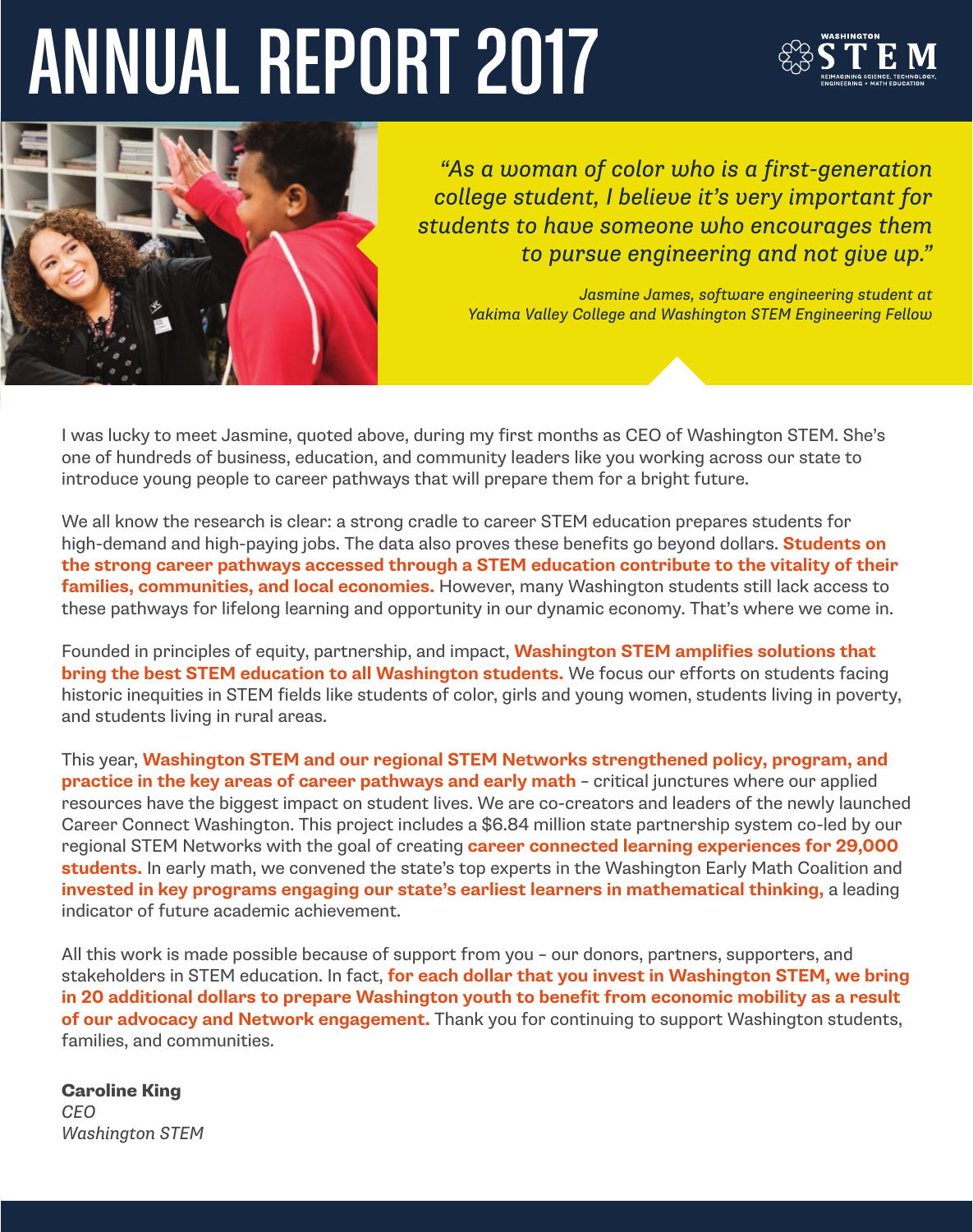# STEM EDUCATION BY THE NUMBERS

- **29,000 students** will access apprenticeships, internships, job-shadows, and other career connected learning opportunities because we partnered with state and local agencies to co-found and co-lead Career Connect Washington.
- **1,751 students** were awarded Washington State Opportunity Scholarships of up to \$22,500 each to complete high-demand STEM or healthcare degrees thanks to recruitment efforts from our regional STEM Networks.
- **551,760** Washington children ages 0-8 are supported by Washington STEM's community and statewide partners participating in the Washington Early Math Coalition. Together we've created goals to drive improvement and innovation related to practices, programs, and policy that will improve math readiness for low-income students and students of color by 30 to 40 percent.
- **60,000** kids and adult family members learned about the STEM literacy skills needed for Washington's jobs of the future at South Central STEM Network's STEM Building at the Central Washington State Fair.
- **94 percent** of Washington voters believe that every child in the state should have access to a high-quality STEM education in Washington's K-12 public schools.
- Students in more than **20 school districts** serving high-poverty students, rural students, and students of color will now receive high-quality computer science education because of our successful advocacy for **\$2 million** in state and private funds.
- **900 young people of color** will receive mentorship and support to complete STEM degrees as a result of our advocacy for state funding of **six** new Washington MESA community college programs.

### WASHINGTON STEM BOARD OF DIRECTORS

**Dean C. Allen McKinstrv** 

**Julie Averill** lululemon

**Michael P. Delaney** Boeing Commercial Airplanes

**James Dorsey** Washington MESA

**Susan Enfield, Ed.D.** Highline Public Schools

**Timothy Engle** Saltchuk Resources, Inc.

**Christine Johnson, Ph.D.** Community Colleges of Spokane

**Ben Minicucci** Alaska Airlines

**Carletta Ooton** Amazon

**Noel Schulz, Ph.D.** Washington State University

**Mary Snapp** Microsoft Philanthropies

**Elizabeth Tinkham** Retired, Accenture

**Mary Wagner** Retired, Starbucks Coffee Company

*"Washington STEM is an organization that says – we're going to find a way to fortify, diversify, and scale this pipeline of domestic talent."*

*James Dorsey, Washington MESA* 

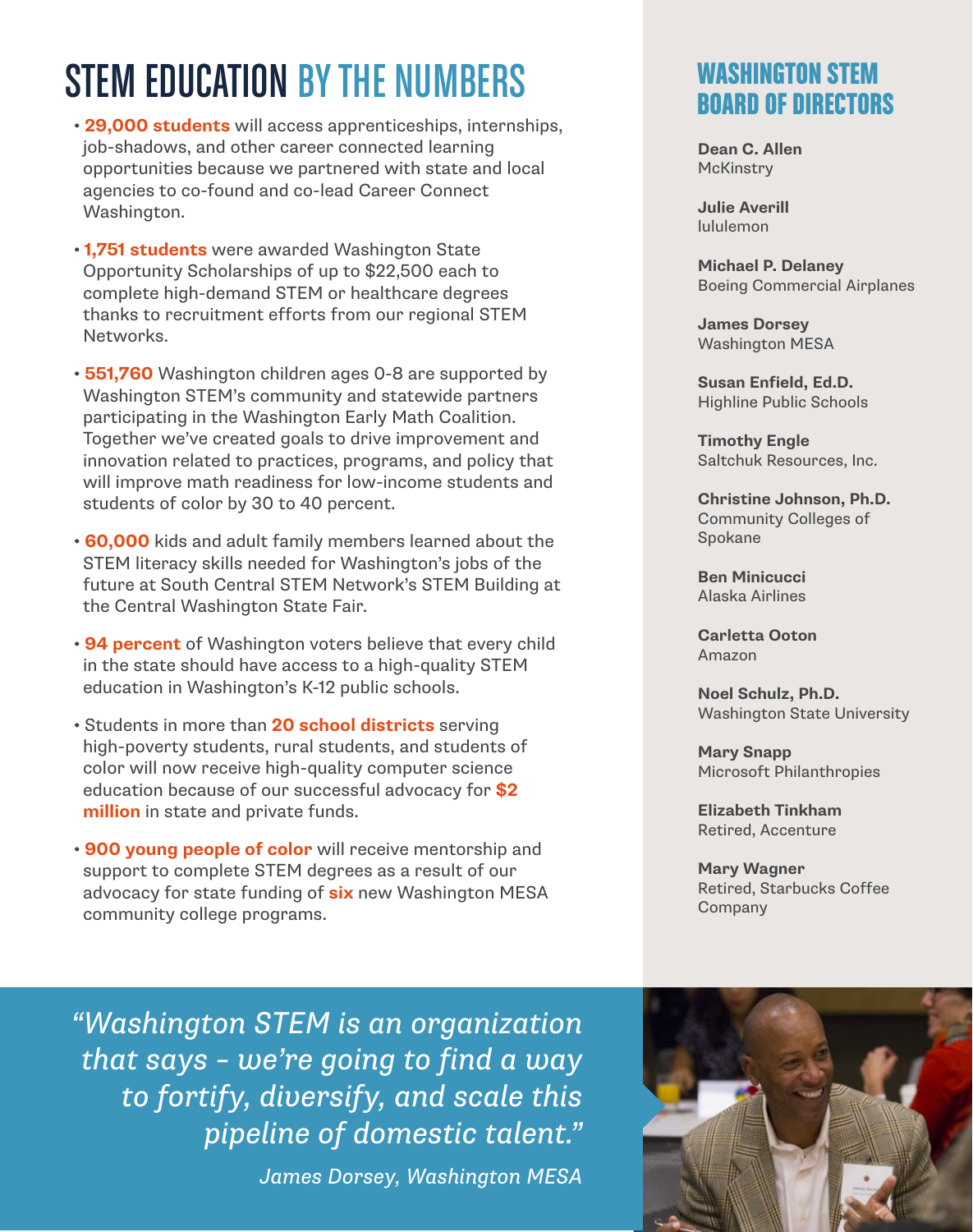

*"We ought to be proud of what we're doing, and Washington STEM is right at the forefront. And we know we've got more work to do so that every single student can look at STEM as part of their vision statement for the future."*

*Governor Jay Inslee*



# STATEMENT OF FINANCIAL POSITION*(audited)*

*This financial statement is an excerpt of the full report audited by Clark Nuber, which is available at washingtonstem.org*

| <b>ASSETS</b>                                                                                          | 2017                                                 |     | 2016                                             |
|--------------------------------------------------------------------------------------------------------|------------------------------------------------------|-----|--------------------------------------------------|
| Cash & Investments<br><b>Pledges and Other Receivables</b><br>Equipment & Other<br><b>Total Assets</b> | \$<br>3.820.120<br>5,148,539<br>116.497<br>9,085,156 | \$  | 4.051.324<br>3,222,595<br>122.464<br>\$7,396,383 |
| <b>LIABILITIES &amp; NET ASSETS</b>                                                                    |                                                      |     |                                                  |
| Unrestricted<br><b>Temporarily Restricted</b><br><b>Total Net Assets</b>                               | \$<br>2,925,349<br>5.752.527<br>8,677,876            | \$  | 3,939,911<br>3,023,326<br>6,963,237              |
| <b>Total Liabilities</b><br><b>Total Liabilities &amp; Net Assets</b>                                  | 407.280<br>9,085,156                                 | SS. | 433.146<br>7,396,383                             |

# STATEMENT OF ACTIVITIES*(audited)*

| <b>Revenues</b><br><b>Program Services</b>                     | 7,470,114<br>S.<br>3.951.805 | 5,906,246<br>S.<br>4,493,104 |
|----------------------------------------------------------------|------------------------------|------------------------------|
| Management & General                                           | 709.571                      | 561,960                      |
| Fundraising                                                    | 694.292                      | 750,959                      |
|                                                                | 5,355,668<br>S.              |                              |
| Fiscal sponsorship costs                                       | 399.807                      |                              |
| <b>Expenses</b>                                                | 5,755,475                    | 5,806,023<br>S.              |
| <b>Change in Net Assets</b><br>Net Assets, Beginning of Period | 1,714,639<br>6,963,237       | 100.223<br>6,863,014         |
| <b>Net Assets, End of Period</b>                               | 8.677.876                    | 6,963,237                    |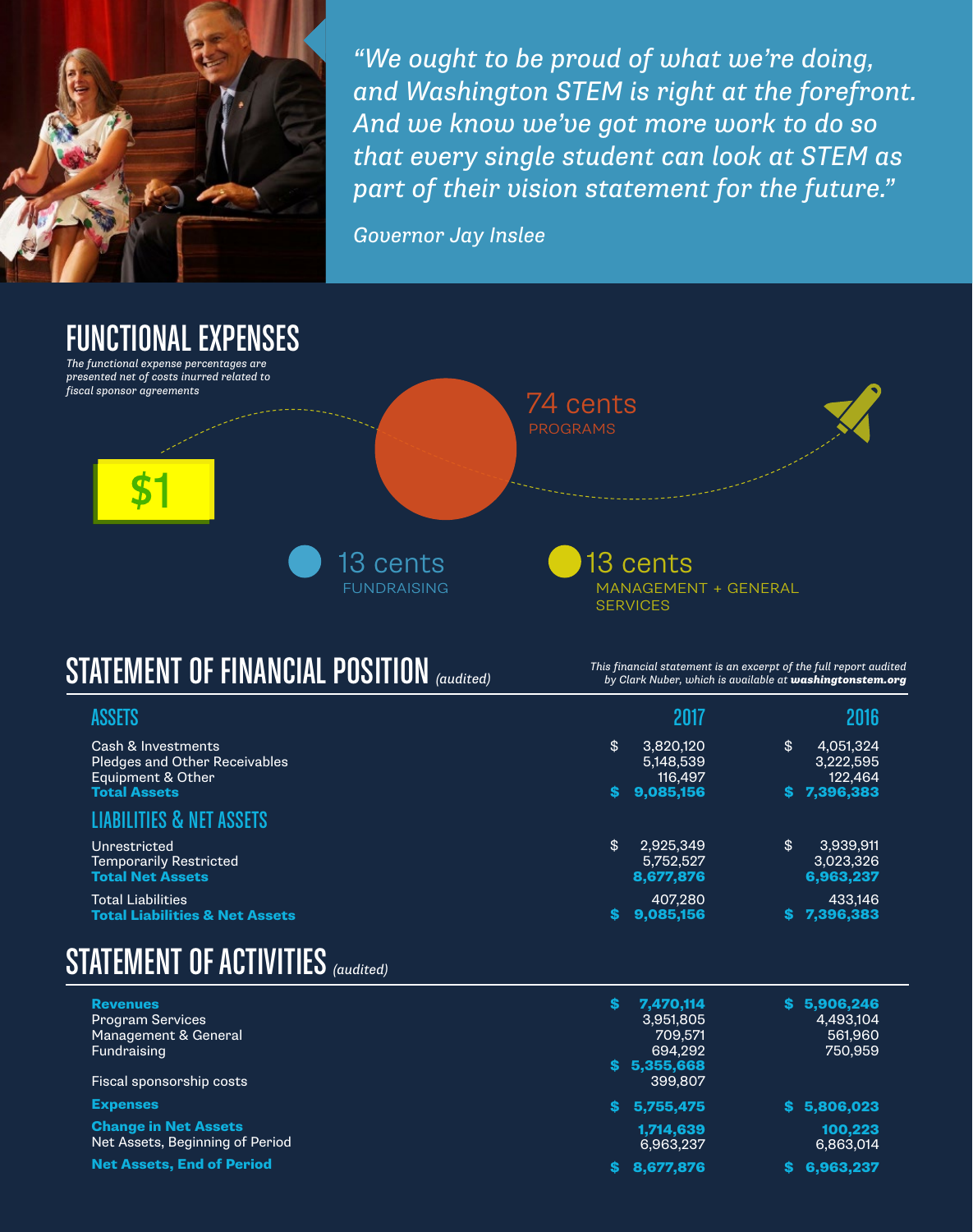

## YOUR INVESTMENT SUSTAINS STEM EDUCATION

We thank our generous donors who have supported us in bringing the best STEM education to students throughout Washington state.

Washington STEM is committed to using our investors' dollars effectively and efficiently, and we are dedicated to providing the best leverage possible. In 2017, every dollar invested in Washington STEM's work leveraged an additional \$20 in private and public investments in STEM education in Washington state.

A full list of our 2017 donors is available at www.washingtonstem.org/annualreport2017

# DONOR SPOTLIGHT - MARY WAGNER

As a food scientist, STEM professional, and member of the Washington STEM Board of Directors, Mary Wagner is a champion for women and girls in the STEM fields. We're honored that Mary chooses to give personally and that she also encourages her friends and colleagues to invest in Washington STEM to support increasing equity in STEM education for Washington students. **Her message to girls pursuing STEM: "Believe in yourself and make sure to tap into those of us who have been involved. We are here to help."**

# VISIONARY DONORS

(2010-Current)

A special thank you to the following visionary donors whose cumulative giving to Washington STEM since our inception has had an extraordinary impact on STEM education.

#### \$10,000,000+

Bill & Melinda Gates Foundation Microsoft Corporation

#### \$1,000,000+

Ballmer Group JPMorgan Chase & Co. The Boeing Company

#### \$500,000+

Dean and Vicki Allen/McKinstry Charitable Foundation

#### \$250,000+

100Kin10 Bezos Family Foundation College Spark Washington Jim and Jeannie Morris M.J. Murdock Charitable Trust Urban Research Park CDE, LLC

#### \$100,000+

Battelle Benevity Community Impact Fund Bill Lewis Discuren Charitable Foundation Rubens Family Foundation Schultz Family Foundation Seattle Foundation The Paul G. Allen Family Foundation



# MICROSOFT EMPLOYEE GIVING PROGRAM

Employees at Microsoft have a passion for volunteering and giving. And Microsoft matches that passion by providing a match to each employee's donation of time or money to Washington STEM. Microsoft has made their employees' giving impact go even further. In doing so, they allow Washington STEM to deliver a high-quality STEM education to more students across Washington.